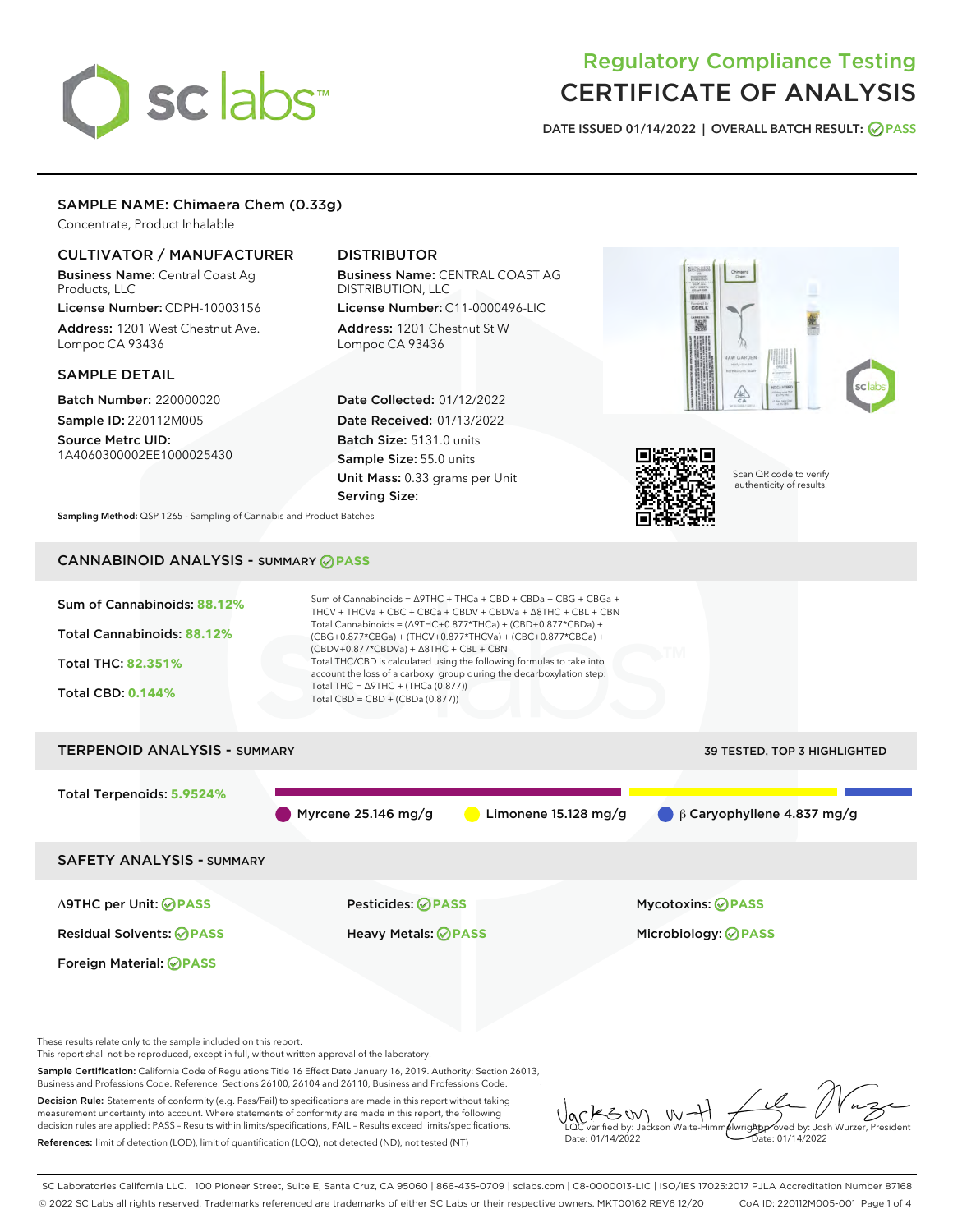



CHIMAERA CHEM (0.33G) | DATE ISSUED 01/14/2022 | OVERALL BATCH RESULT: @ PASS

#### CANNABINOID TEST RESULTS - 01/13/2022 2 PASS

Tested by high-performance liquid chromatography with diode-array detection (HPLC-DAD). **Method:** QSP 1157 - Analysis of Cannabinoids by HPLC-DAD

#### TOTAL CANNABINOIDS: **88.12%**

Total Cannabinoids (Total THC) + (Total CBD) + (Total CBG) + (Total THCV) + (Total CBC) + (Total CBDV) + ∆8THC + CBL + CBN

TOTAL THC: **82.351%** Total THC (∆9THC+0.877\*THCa)

TOTAL CBD: **0.144%**

Total CBD (CBD+0.877\*CBDa)

TOTAL CBG: 3.093% Total CBG (CBG+0.877\*CBGa)

TOTAL THCV: 1.94% Total THCV (THCV+0.877\*THCVa)

TOTAL CBC: ND Total CBC (CBC+0.877\*CBCa)

TOTAL CBDV: ND Total CBDV (CBDV+0.877\*CBDVa)

| <b>COMPOUND</b>            | LOD/LOQ<br>(mg/g) | <b>MEASUREMENT</b><br><b>UNCERTAINTY</b><br>(mg/g) | <b>RESULT</b><br>(mg/g) | <b>RESULT</b><br>(%) |
|----------------------------|-------------------|----------------------------------------------------|-------------------------|----------------------|
| <b>A9THC</b>               | 0.06 / 0.26       | ±28.329                                            | 823.51                  | 82.351               |
| <b>CBG</b>                 | 0.06/0.19         | ±1.219                                             | 30.93                   | 3.093                |
| <b>THCV</b>                | 0.1 / 0.2         | ±0.97                                              | 19.4                    | 1.94                 |
| <b>CBN</b>                 | 0.1/0.3           | ±0.20                                              | 3.1                     | 0.31                 |
| $\triangle$ 8THC           | 0.1/0.4           | ±0.22                                              | 2.8                     | 0.28                 |
| <b>CBD</b>                 | 0.07/0.29         | ±0.067                                             | 1.44                    | 0.144                |
| <b>THCa</b>                | 0.05/0.14         | N/A                                                | <b>ND</b>               | <b>ND</b>            |
| <b>THCVa</b>               | 0.07/0.20         | N/A                                                | <b>ND</b>               | <b>ND</b>            |
| <b>CBDa</b>                | 0.02/0.19         | N/A                                                | <b>ND</b>               | <b>ND</b>            |
| <b>CBDV</b>                | 0.04 / 0.15       | N/A                                                | <b>ND</b>               | <b>ND</b>            |
| <b>CBDVa</b>               | 0.03/0.53         | N/A                                                | <b>ND</b>               | <b>ND</b>            |
| <b>CBGa</b>                | 0.1/0.2           | N/A                                                | <b>ND</b>               | <b>ND</b>            |
| <b>CBL</b>                 | 0.06 / 0.24       | N/A                                                | <b>ND</b>               | <b>ND</b>            |
| <b>CBC</b>                 | 0.2 / 0.5         | N/A                                                | <b>ND</b>               | <b>ND</b>            |
| <b>CBCa</b>                | 0.07/0.28         | N/A                                                | <b>ND</b>               | <b>ND</b>            |
| <b>SUM OF CANNABINOIDS</b> |                   |                                                    | 881.2 mg/g              | 88.12%               |

#### **UNIT MASS: 0.33 grams per Unit**

| ∆9THC per Unit                         | 1100 per-package limit | 271.76 mg/unit | <b>PASS</b> |
|----------------------------------------|------------------------|----------------|-------------|
| <b>Total THC per Unit</b>              |                        | 271.76 mg/unit |             |
| <b>CBD</b> per Unit                    |                        | $0.48$ mg/unit |             |
| <b>Total CBD per Unit</b>              |                        | $0.48$ mg/unit |             |
| <b>Sum of Cannabinoids</b><br>per Unit |                        | 290.8 mg/unit  |             |
| <b>Total Cannabinoids</b><br>per Unit  |                        | 290.8 mg/unit  |             |

| <b>COMPOUND</b>         | LOD/LOQ<br>(mg/g)    | AJUREIVII<br><b>UNCERTAINTY</b><br>(mg/g) | <b>RESULT</b><br>(mg/g)                         | <b>RESULT</b><br>(%) |
|-------------------------|----------------------|-------------------------------------------|-------------------------------------------------|----------------------|
| <b>Myrcene</b>          | 0.008 / 0.025        | ±0.3244                                   | 25.146                                          | 2.5146               |
| Limonene                | 0.005 / 0.016        | ±0.2163                                   | 15.128                                          | 1.5128               |
| $\beta$ Caryophyllene   | 0.004 / 0.012        | ±0.1722                                   | 4.837                                           | 0.4837               |
| $\alpha$ Pinene         | 0.005 / 0.017        | ±0.0333                                   | 3.871                                           | 0.3871               |
| $\beta$ Pinene          | 0.004 / 0.014        | ±0.0365                                   | 3.170                                           | 0.3170               |
| Linalool                | 0.009 / 0.032        | ±0.0635                                   | 1.670                                           | 0.1670               |
| $\alpha$ Humulene       | 0.009 / 0.029        | ±0.0396                                   | 1.234                                           | 0.1234               |
| <b>Terpineol</b>        | 0.016 / 0.055        | ±0.0717                                   | 1.167                                           | 0.1167               |
| Ocimene                 | 0.011 / 0.038        | ±0.0316                                   | 0.985                                           | 0.0985               |
| Fenchol                 | 0.010 / 0.034        | ±0.0266                                   | 0.687                                           | 0.0687               |
| trans-ß-Farnesene       | 0.008 / 0.025        | ±0.0170                                   | 0.480                                           | 0.0480               |
| Camphene                | 0.005 / 0.015        | ±0.0038                                   | 0.329                                           | 0.0329               |
| Terpinolene             | 0.008 / 0.026        | ±0.0049                                   | 0.240                                           | 0.0240               |
| <b>Borneol</b>          | 0.005 / 0.016        | ±0.0054                                   | 0.129                                           | 0.0129               |
| <b>Nerolidol</b>        | 0.009 / 0.028        | ±0.0070                                   | 0.112                                           | 0.0112               |
| Guaiol                  | 0.009 / 0.030        | ±0.0033                                   | 0.070                                           | 0.0070               |
| Fenchone                | 0.009 / 0.028        | ±0.0019                                   | 0.066                                           | 0.0066               |
| Valencene               | <i>0.009 / 0.030</i> | ±0.0045                                   | 0.065                                           | 0.0065               |
| $\alpha$ Bisabolol      | 0.008 / 0.026        | ±0.0026                                   | 0.049                                           | 0.0049               |
| $\alpha$ Cedrene        | 0.005 / 0.016        | ±0.0012                                   | 0.041                                           | 0.0041               |
| $\gamma$ Terpinene      | 0.006 / 0.018        | ±0.0004                                   | 0.025                                           | 0.0025               |
| Citronellol             | 0.003 / 0.010        | ±0.0006                                   | 0.012                                           | 0.0012               |
| Geraniol                | 0.002 / 0.007        | ±0.0005                                   | 0.011                                           | 0.0011               |
| $\alpha$ Phellandrene   | 0.006 / 0.020        | N/A                                       | <loq< th=""><th><loq< th=""></loq<></th></loq<> | <loq< th=""></loq<>  |
| $\alpha$ Terpinene      | 0.005 / 0.017        | N/A                                       | <loq< th=""><th><loq< th=""></loq<></th></loq<> | <loq< th=""></loq<>  |
| Sabinene Hydrate        | 0.006 / 0.022        | N/A                                       | <loq< th=""><th><loq< th=""></loq<></th></loq<> | <loq< th=""></loq<>  |
| Caryophyllene<br>Oxide  | 0.010 / 0.033        | N/A                                       | <loq< th=""><th><loq< th=""></loq<></th></loq<> | <loq< th=""></loq<>  |
| Sabinene                | 0.004 / 0.014        | N/A                                       | ND                                              | ND                   |
| 3 Carene                | 0.005 / 0.018        | N/A                                       | <b>ND</b>                                       | ND                   |
| p-Cymene                | 0.005 / 0.016        | N/A                                       | <b>ND</b>                                       | ND                   |
| Eucalyptol              | 0.006 / 0.018        | N/A                                       | ND                                              | ND                   |
| (-)-Isopulegol          | 0.005 / 0.016        | N/A                                       | ND                                              | ND                   |
| Camphor                 | 0.006 / 0.019        | N/A                                       | ND                                              | ND                   |
| Isoborneol              | 0.004 / 0.012        | N/A                                       | ND                                              | ND                   |
| Menthol                 | 0.008 / 0.025        | N/A                                       | ND                                              | ND                   |
| Nerol                   | 0.003 / 0.011        | N/A                                       | ND                                              | ND                   |
| $R-(+)$ -Pulegone       | 0.003 / 0.011        | N/A                                       | ND                                              | ND                   |
| <b>Geranyl Acetate</b>  | 0.004 / 0.014        | N/A                                       | ND                                              | ND                   |
| Cedrol                  | 0.008 / 0.027        | N/A                                       | <b>ND</b>                                       | ND                   |
| <b>TOTAL TERPENOIDS</b> |                      |                                           | 59.524 mg/g                                     | 5.9524%              |

SC Laboratories California LLC. | 100 Pioneer Street, Suite E, Santa Cruz, CA 95060 | 866-435-0709 | sclabs.com | C8-0000013-LIC | ISO/IES 17025:2017 PJLA Accreditation Number 87168 © 2022 SC Labs all rights reserved. Trademarks referenced are trademarks of either SC Labs or their respective owners. MKT00162 REV6 12/20 CoA ID: 220112M005-001 Page 2 of 4

# TERPENOID TEST RESULTS - 01/14/2022

Terpene analysis utilizing gas chromatography-flame ionization detection (GC-FID). **Method:** QSP 1192 - Analysis of Terpenoids by GC-FID

MEACUREMENT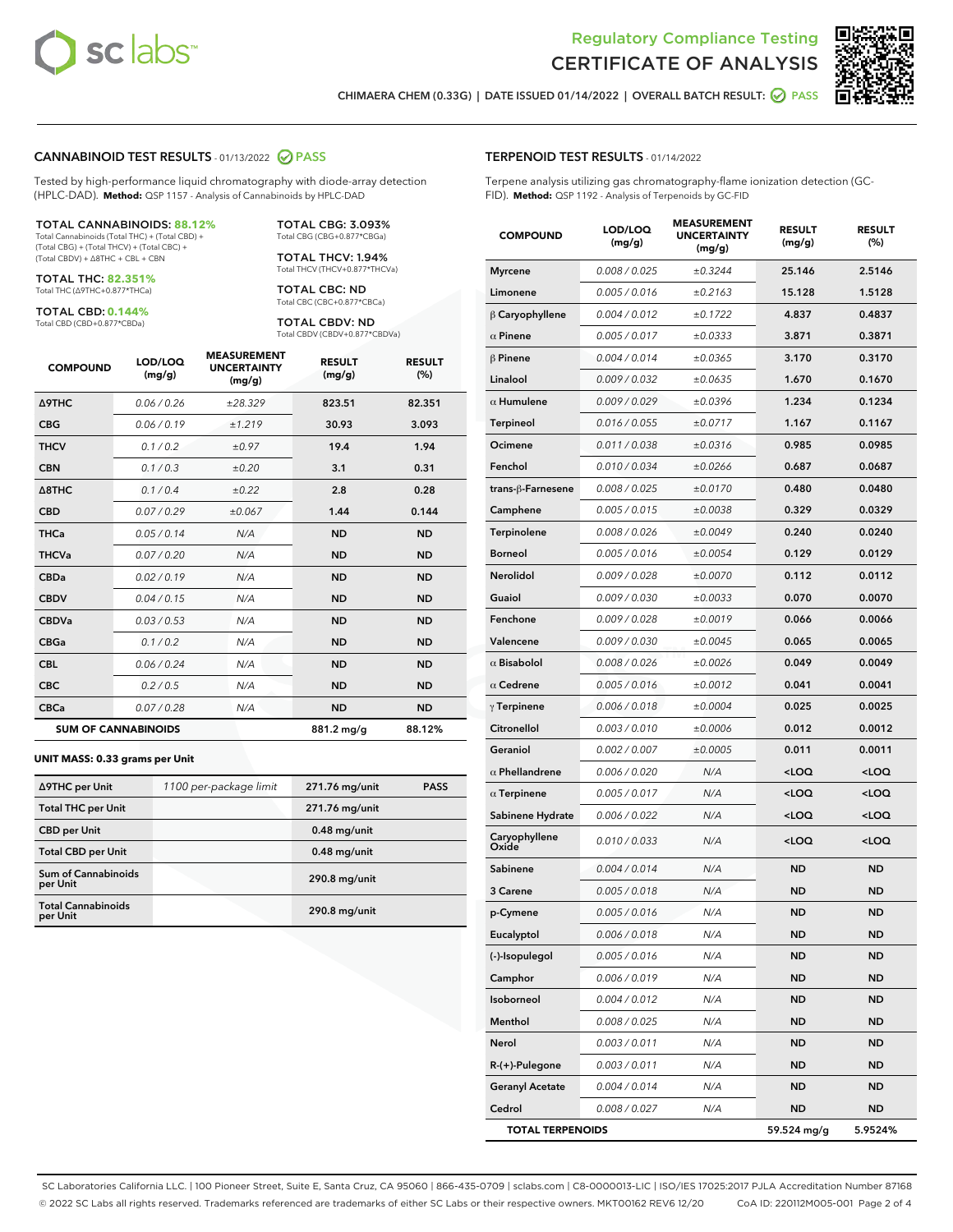



CHIMAERA CHEM (0.33G) | DATE ISSUED 01/14/2022 | OVERALL BATCH RESULT: ☑ PASS

# CATEGORY 1 PESTICIDE TEST RESULTS - 01/14/2022 2 PASS

Pesticide and plant growth regulator analysis utilizing high-performance liquid chromatography-mass spectrometry (HPLC-MS) or gas chromatography-mass spectrometry (GC-MS). \*GC-MS utilized where indicated. **Method:** QSP 1212 - Analysis of Pesticides and Mycotoxins by LC-MS or QSP 1213 - Analysis of Pesticides by GC-MS

| <b>COMPOUND</b>             | LOD/LOQ<br>$(\mu g/g)$ | <b>ACTION</b><br><b>LIMIT</b><br>$(\mu g/g)$ | <b>MEASUREMENT</b><br><b>UNCERTAINTY</b><br>$(\mu g/g)$ | <b>RESULT</b><br>$(\mu g/g)$ | <b>RESULT</b> |
|-----------------------------|------------------------|----------------------------------------------|---------------------------------------------------------|------------------------------|---------------|
| <b>Aldicarb</b>             | 0.03 / 0.08            | $\ge$ LOD                                    | N/A                                                     | <b>ND</b>                    | <b>PASS</b>   |
| Carbofuran                  | 0.02/0.05              | $>$ LOD                                      | N/A                                                     | <b>ND</b>                    | <b>PASS</b>   |
| Chlordane*                  | 0.03 / 0.08            | $\ge$ LOD                                    | N/A                                                     | <b>ND</b>                    | <b>PASS</b>   |
| Chlorfenapyr*               | 0.03/0.10              | $>$ LOD                                      | N/A                                                     | <b>ND</b>                    | <b>PASS</b>   |
| Chlorpyrifos                | 0.02 / 0.06            | $\ge$ LOD                                    | N/A                                                     | <b>ND</b>                    | <b>PASS</b>   |
| Coumaphos                   | 0.02 / 0.07            | $\ge$ LOD                                    | N/A                                                     | <b>ND</b>                    | <b>PASS</b>   |
| Daminozide                  | 0.02 / 0.07            | $\ge$ LOD                                    | N/A                                                     | <b>ND</b>                    | <b>PASS</b>   |
| <b>DDVP</b><br>(Dichlorvos) | 0.03/0.09              | $\geq$ LOD                                   | N/A                                                     | <b>ND</b>                    | <b>PASS</b>   |
| Dimethoate                  | 0.03 / 0.08            | $>$ LOD                                      | N/A                                                     | <b>ND</b>                    | <b>PASS</b>   |
| Ethoprop(hos)               | 0.03/0.10              | $\ge$ LOD                                    | N/A                                                     | <b>ND</b>                    | <b>PASS</b>   |
| Etofenprox                  | 0.02 / 0.06            | $>$ LOD                                      | N/A                                                     | <b>ND</b>                    | <b>PASS</b>   |
| Fenoxycarb                  | 0.03 / 0.08            | $\geq$ LOD                                   | N/A                                                     | <b>ND</b>                    | <b>PASS</b>   |
| Fipronil                    | 0.03/0.08              | $>$ LOD                                      | N/A                                                     | <b>ND</b>                    | <b>PASS</b>   |
| Imazalil                    | 0.02 / 0.06            | $\ge$ LOD                                    | N/A                                                     | <b>ND</b>                    | <b>PASS</b>   |
| <b>Methiocarb</b>           | 0.02 / 0.07            | $\ge$ LOD                                    | N/A                                                     | <b>ND</b>                    | <b>PASS</b>   |
| Methyl<br>parathion         | 0.03/0.10              | $\geq$ LOD                                   | N/A                                                     | <b>ND</b>                    | <b>PASS</b>   |
| <b>Mevinphos</b>            | 0.03/0.09              | $>$ LOD                                      | N/A                                                     | <b>ND</b>                    | <b>PASS</b>   |
| Paclobutrazol               | 0.02 / 0.05            | $\ge$ LOD                                    | N/A                                                     | <b>ND</b>                    | <b>PASS</b>   |
| Propoxur                    | 0.03/0.09              | $\ge$ LOD                                    | N/A                                                     | <b>ND</b>                    | <b>PASS</b>   |
| Spiroxamine                 | 0.03 / 0.08            | $\ge$ LOD                                    | N/A                                                     | <b>ND</b>                    | <b>PASS</b>   |
| Thiacloprid                 | 0.03/0.10              | $\geq$ LOD                                   | N/A                                                     | <b>ND</b>                    | <b>PASS</b>   |

#### CATEGORY 2 PESTICIDE TEST RESULTS - 01/14/2022 2 PASS

| <b>COMPOUND</b>          | LOD/LOO<br>$(\mu g/g)$ | <b>ACTION</b><br>LIMIT<br>$(\mu g/g)$ | <b>MEASUREMENT</b><br><b>UNCERTAINTY</b><br>$(\mu g/g)$ | <b>RESULT</b><br>$(\mu g/g)$ | <b>RESULT</b> |
|--------------------------|------------------------|---------------------------------------|---------------------------------------------------------|------------------------------|---------------|
| Abamectin                | 0.03/0.10              | 0.1                                   | N/A                                                     | <b>ND</b>                    | <b>PASS</b>   |
| Acephate                 | 0.02/0.07              | 0.1                                   | N/A                                                     | <b>ND</b>                    | <b>PASS</b>   |
| Acequinocyl              | 0.02/0.07              | 0.1                                   | N/A                                                     | <b>ND</b>                    | <b>PASS</b>   |
| Acetamiprid              | 0.02/0.05              | 0.1                                   | N/A                                                     | <b>ND</b>                    | <b>PASS</b>   |
| Azoxystrobin             | 0.02/0.07              | 0.1                                   | N/A                                                     | <b>ND</b>                    | <b>PASS</b>   |
| <b>Bifenazate</b>        | 0.01 / 0.04            | 0.1                                   | N/A                                                     | <b>ND</b>                    | <b>PASS</b>   |
| <b>Bifenthrin</b>        | 0.02 / 0.05            | 3                                     | N/A                                                     | <b>ND</b>                    | <b>PASS</b>   |
| <b>Boscalid</b>          | 0.03/0.09              | 0.1                                   | N/A                                                     | <b>ND</b>                    | <b>PASS</b>   |
| Captan                   | 0.19/0.57              | 0.7                                   | N/A                                                     | <b>ND</b>                    | <b>PASS</b>   |
| Carbaryl                 | 0.02/0.06              | 0.5                                   | N/A                                                     | <b>ND</b>                    | <b>PASS</b>   |
| Chlorantranilip-<br>role | 0.04/0.12              | 10                                    | N/A                                                     | <b>ND</b>                    | <b>PASS</b>   |
| Clofentezine             | 0.03/0.09              | 0.1                                   | N/A                                                     | <b>ND</b>                    | <b>PASS</b>   |

| <b>CATEGORY 2 PESTICIDE TEST RESULTS</b> - 01/14/2022 continued |
|-----------------------------------------------------------------|
|-----------------------------------------------------------------|

| <b>COMPOUND</b>               | LOD/LOQ<br>(µg/g) | <b>ACTION</b><br>LIMIT<br>$(\mu g/g)$ | <b>MEASUREMENT</b><br><b>UNCERTAINTY</b><br>$(\mu g/g)$ | <b>RESULT</b><br>(µg/g) | <b>RESULT</b> |
|-------------------------------|-------------------|---------------------------------------|---------------------------------------------------------|-------------------------|---------------|
| Cyfluthrin                    | 0.12 / 0.38       | 2                                     | N/A                                                     | <b>ND</b>               | <b>PASS</b>   |
| Cypermethrin                  | 0.11 / 0.32       | 1                                     | N/A                                                     | <b>ND</b>               | <b>PASS</b>   |
| Diazinon                      | 0.02 / 0.05       | 0.1                                   | N/A                                                     | ND                      | PASS          |
| Dimethomorph                  | 0.03 / 0.09       | $\overline{2}$                        | N/A                                                     | <b>ND</b>               | <b>PASS</b>   |
| Etoxazole                     | 0.02 / 0.06       | 0.1                                   | N/A                                                     | ND                      | <b>PASS</b>   |
| Fenhexamid                    | 0.03 / 0.09       | 0.1                                   | N/A                                                     | ND                      | <b>PASS</b>   |
| Fenpyroximate                 | 0.02 / 0.06       | 0.1                                   | N/A                                                     | <b>ND</b>               | <b>PASS</b>   |
| Flonicamid                    | 0.03 / 0.10       | 0.1                                   | N/A                                                     | <b>ND</b>               | <b>PASS</b>   |
| Fludioxonil                   | 0.03 / 0.10       | 0.1                                   | N/A                                                     | <b>ND</b>               | <b>PASS</b>   |
| Hexythiazox                   | 0.02 / 0.07       | 0.1                                   | N/A                                                     | ND                      | <b>PASS</b>   |
| Imidacloprid                  | 0.04 / 0.11       | 5                                     | N/A                                                     | <b>ND</b>               | <b>PASS</b>   |
| Kresoxim-methyl               | 0.02 / 0.07       | 0.1                                   | N/A                                                     | ND                      | <b>PASS</b>   |
| Malathion                     | 0.03 / 0.09       | 0.5                                   | N/A                                                     | ND                      | <b>PASS</b>   |
| Metalaxyl                     | 0.02 / 0.07       | $\overline{2}$                        | N/A                                                     | <b>ND</b>               | <b>PASS</b>   |
| Methomyl                      | 0.03 / 0.10       | 1                                     | N/A                                                     | <b>ND</b>               | <b>PASS</b>   |
| Myclobutanil                  | 0.03 / 0.09       | 0.1                                   | N/A                                                     | ND                      | <b>PASS</b>   |
| <b>Naled</b>                  | 0.02 / 0.07       | 0.1                                   | N/A                                                     | ND                      | <b>PASS</b>   |
| Oxamyl                        | 0.04 / 0.11       | 0.5                                   | N/A                                                     | ND                      | <b>PASS</b>   |
| Pentachloronitro-<br>benzene* | 0.03/0.09         | 0.1                                   | N/A                                                     | ND                      | <b>PASS</b>   |
| Permethrin                    | 0.04 / 0.12       | 0.5                                   | N/A                                                     | ND                      | <b>PASS</b>   |
| Phosmet                       | 0.03 / 0.10       | 0.1                                   | N/A                                                     | <b>ND</b>               | <b>PASS</b>   |
| Piperonylbu-<br>toxide        | 0.02 / 0.07       | 3                                     | N/A                                                     | ND                      | <b>PASS</b>   |
| Prallethrin                   | 0.03 / 0.08       | 0.1                                   | N/A                                                     | <b>ND</b>               | <b>PASS</b>   |
| Propiconazole                 | 0.02 / 0.07       | 0.1                                   | N/A                                                     | ND                      | <b>PASS</b>   |
| Pyrethrins                    | 0.04 / 0.12       | 0.5                                   | N/A                                                     | ND                      | <b>PASS</b>   |
| Pyridaben                     | 0.02 / 0.07       | 0.1                                   | N/A                                                     | ND                      | <b>PASS</b>   |
| Spinetoram                    | 0.02 / 0.07       | 0.1                                   | N/A                                                     | ND                      | <b>PASS</b>   |
| Spinosad                      | 0.02 / 0.07       | 0.1                                   | N/A                                                     | ND                      | <b>PASS</b>   |
| Spiromesifen                  | 0.02 / 0.05       | 0.1                                   | N/A                                                     | ND                      | <b>PASS</b>   |
| Spirotetramat                 | 0.02 / 0.06       | 0.1                                   | N/A                                                     | ND                      | <b>PASS</b>   |
| Tebuconazole                  | 0.02 / 0.07       | 0.1                                   | N/A                                                     | ND                      | <b>PASS</b>   |
| Thiamethoxam                  | 0.03 / 0.10       | 5                                     | N/A                                                     | ND                      | <b>PASS</b>   |
| Trifloxystrobin               | 0.03 / 0.08       | 0.1                                   | N/A                                                     | ND                      | <b>PASS</b>   |

SC Laboratories California LLC. | 100 Pioneer Street, Suite E, Santa Cruz, CA 95060 | 866-435-0709 | sclabs.com | C8-0000013-LIC | ISO/IES 17025:2017 PJLA Accreditation Number 87168 © 2022 SC Labs all rights reserved. Trademarks referenced are trademarks of either SC Labs or their respective owners. MKT00162 REV6 12/20 CoA ID: 220112M005-001 Page 3 of 4